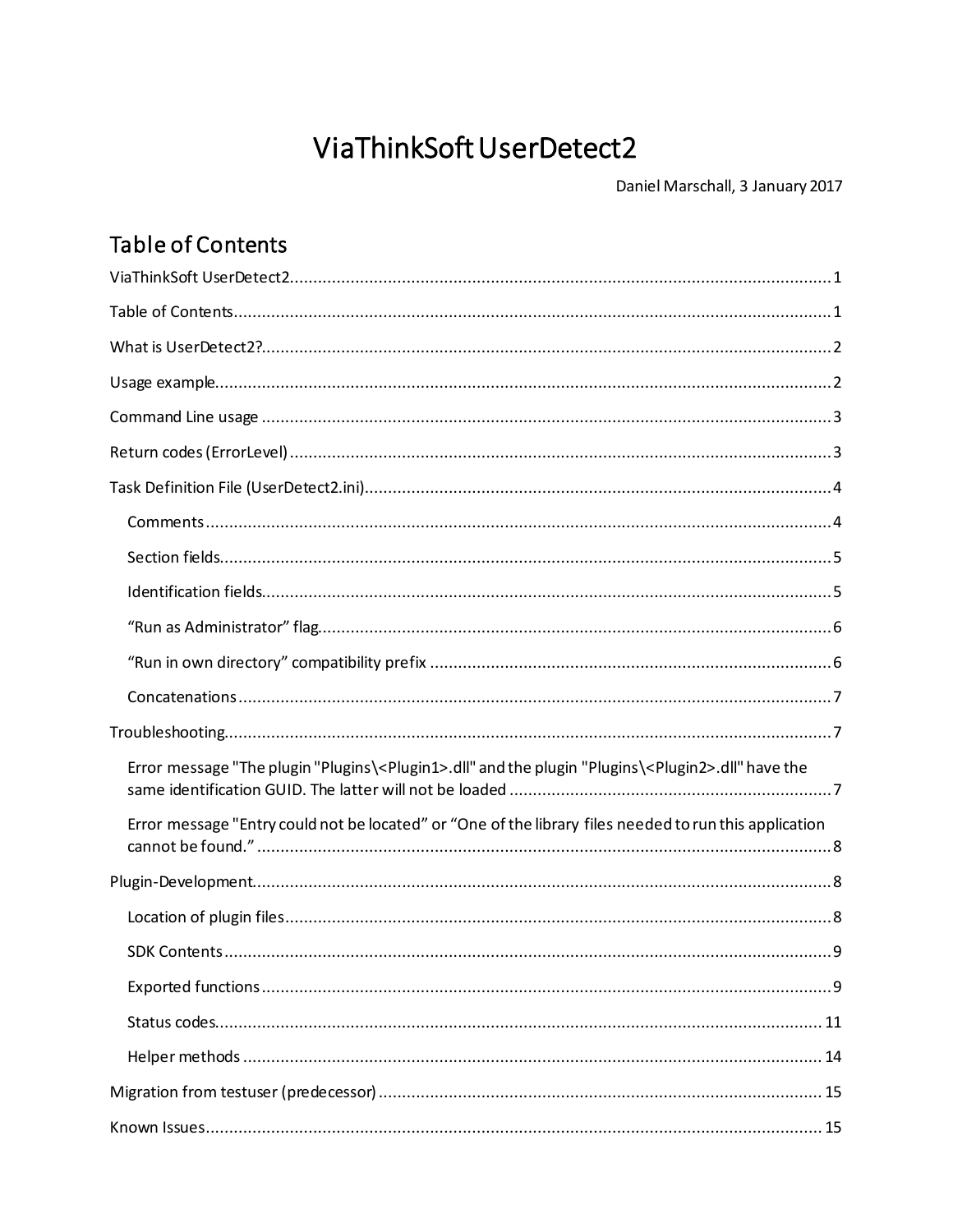## <span id="page-1-0"></span>What is UserDetect2?

UserDetect2 is a program that allows the user to execute different programs depending on their current environment (e.g. MAC addresses, user name or computer name), so that a single executable file, e.g. shared over a network drive, a flash drive or external hard disk, can perform tasks for different work stations. The environment identifications can be extended by plugins.

## <span id="page-1-1"></span>Usage example

You have an external hard disk which you use for a daily backup with a backup tool (e.g. Microsoft RoboCopy).

You use this external drive to perform backups for different computers.

Additionally, you want to decide if the computer should be shutdown after the backup, or not. (Can be useful if you leave the computer alone, while the backup is performing)

If you have 2 computers with the names "JohnPC" and "JohnLaptop", then you would probably need 4 batch files:

E:\JohnPC\backup\_no\_shutdown.bat

E:\JohnPC\backup\_shutdown.bat

E:\JohnLaptop\backup\_no\_shutdown.bat

E:\JohnLaptop\backup\_shutdown.bat

If you accidently start the wrong batch file, the backups will be inconsistent, and there may be data loss.

But if you use UserDetect2, you could create following Task Definition File:

```
[NoShutdown]
Description=Run backup without shutdown
ComputerName:JohnPC=JohnPC\backup_no_shutdown.bat
ComputerName:JohnLaptop=JohnLaptop\backup_no_shutdown.bat
```
[Shutdown] Description=Run backup and shutdown ComputerName:JohnPC=JohnPC\backup\_shutdown.bat ComputerName:JohnLaptop=JohnLaptop\backup\_shutdown.bat

In this case, you would only need to run "E:\UserDetect2.exe" (maybe even use it as AutoRun application, if you are working with Windows Vista or previous versions of Windows) and then select if you want to perform a backup with or without shutdown. UserDetect2 will select the correct batch file for you.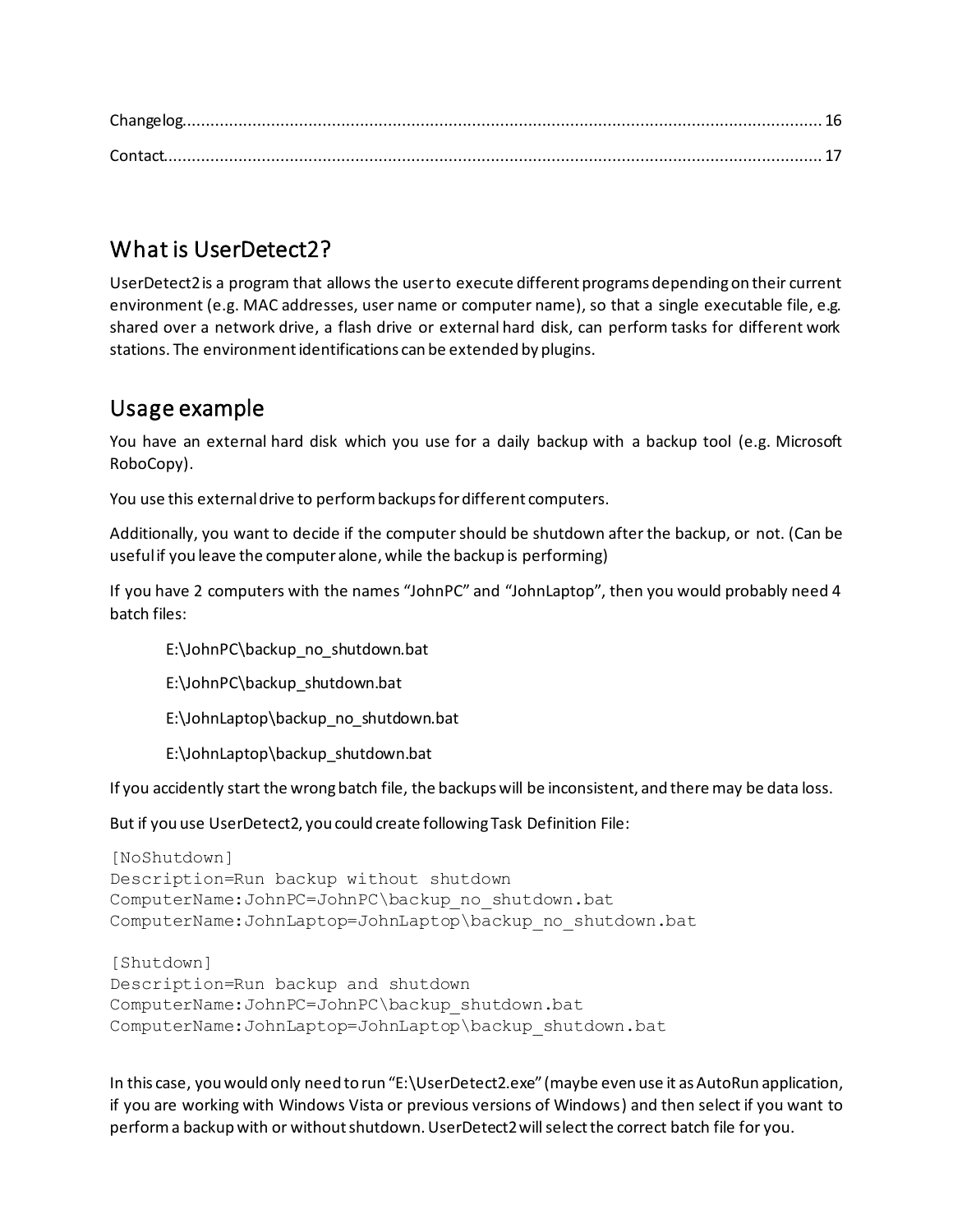## <span id="page-2-0"></span>Command Line usage

The syntax can be retrieved by calling

```
UserDetect2.exe /?
```
#### *Syntax:*

```
UserDetect2.exe
[TaskDefinitionFile [/T TaskName] | /C IdentificationTerm [Command] | /?]
```
#### *Examples:*

UserDetect2.exewithout parameters

The GUI of UserDetect2 will be used.

```
UserDetect2.exe Foo.ini
```
The GUI of UserDetect2 will be used, and the Task Definition File Foo.ini will be used (the default Task Definition File.

UserDetect2.exe Foo.ini /T ExampleTask1

The GUI will not be used. Instead, the task ExampleTask1 of the Task Definition File Foo.ini will be called immediately.

```
UserDetect2.exe /C ComputerName:JohnPC
```
The GUI will not be used. A single check will be performed to check if the plugin providing the identification "ComputerName" returns "JohnPC". In this case, the return code will be 0. Otherwise, it will be 1. You can query these return codeswith "IF ERRORLEVEL" in Windows's batch files.

UserDetect2.exe /C ComputerName:JohnPC \$ADMIN\$calc.exe

If the computer's name is JohnPC, the program calc.exe will be launched with administrator privileges. The return codes 0 and 1 are still used like described above. Additionally, following return codes are possible due to the launch of the application:

```
EXITCODE RUN FAILURE (2)
EXITCODE_SYNTAX_ERROR (13)
```
## <span id="page-2-1"></span>Return codes (ErrorLevel)

EXITCODE  $OK = 0$ 

No error was reported.

```
EXITCODE TASK NOTHING MATCHES = 1
```
The task was found, but no definition matched the current environment.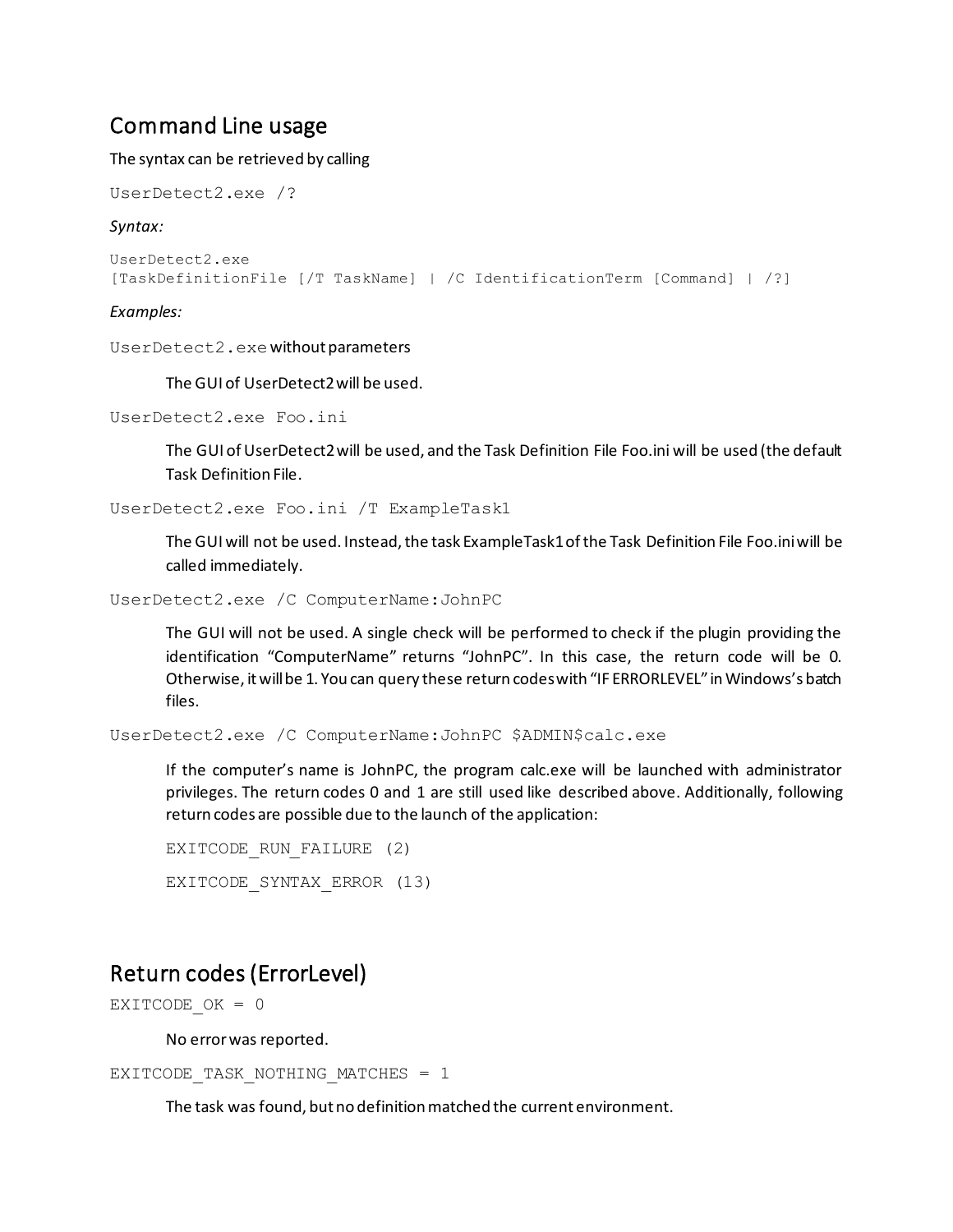EXITCODE RUN FAILURE =  $2$ 

The task was found, but at least one executable was not found resp. couldn't be launched.

```
EXITCODE TASK NOT EXISTS = 10
```
The specified task does not exist.

```
EXITCODE INI NOT FOUND = 11
```
The specified Task Definition file does not exist.

```
EXITCODE_RUNCMD_SYNTAX_ERROR = 12
```
The syntax of the command defined in the Task Definition File is wrong.

In special, the opening quote sign does not have a matching a closing quote sign.

```
EXITCODE_SYNTAX_ERROR = 13
```
The syntax of the arguments passed to UserDetect2.exe is wrong.

## <span id="page-3-0"></span>Task Definition File (UserDetect2.ini)

The default **Task Definition File** is called UserDetect2.ini . A different INI file can be used using a Command Line argument. If no file with the name UserDetect2.ini or <ApplicationName>.ini file is existing, and no command line argument is used, the GUI will ask the user for the path of the Task Definition File.

#### Here is an example of a Task Definition File:

```
[ExampleTask1]
Description=Run Task #1
Icon=%SystemRoot%\system32\Shell32.dll,3
CloseAfterLaunching=true
ComputerName:JohnPC=calc.exe
LAN MAC:66-55-44-33-22-11=notepad.exe
AccountSID:S-1-5-21-3669290038-3293053376-393244323-1000=calc.exe
[ExampleTask2]
Description=Run Task #2
ComputerName:JohnLaptop=calc.exe
LAN MAC:11-22-33-44-55-66=notepad.exe
```

```
AccountSID:S-1-5-21-3669290038-3293053376-393244323-1001=calc.exe
```
### *Comments*

The Task Definition File allows comments. These comment lines must have a ";" at the beginning of the line, for example:

```
[MyTask1]
; Description will be shown in the GUI
Description=Example
```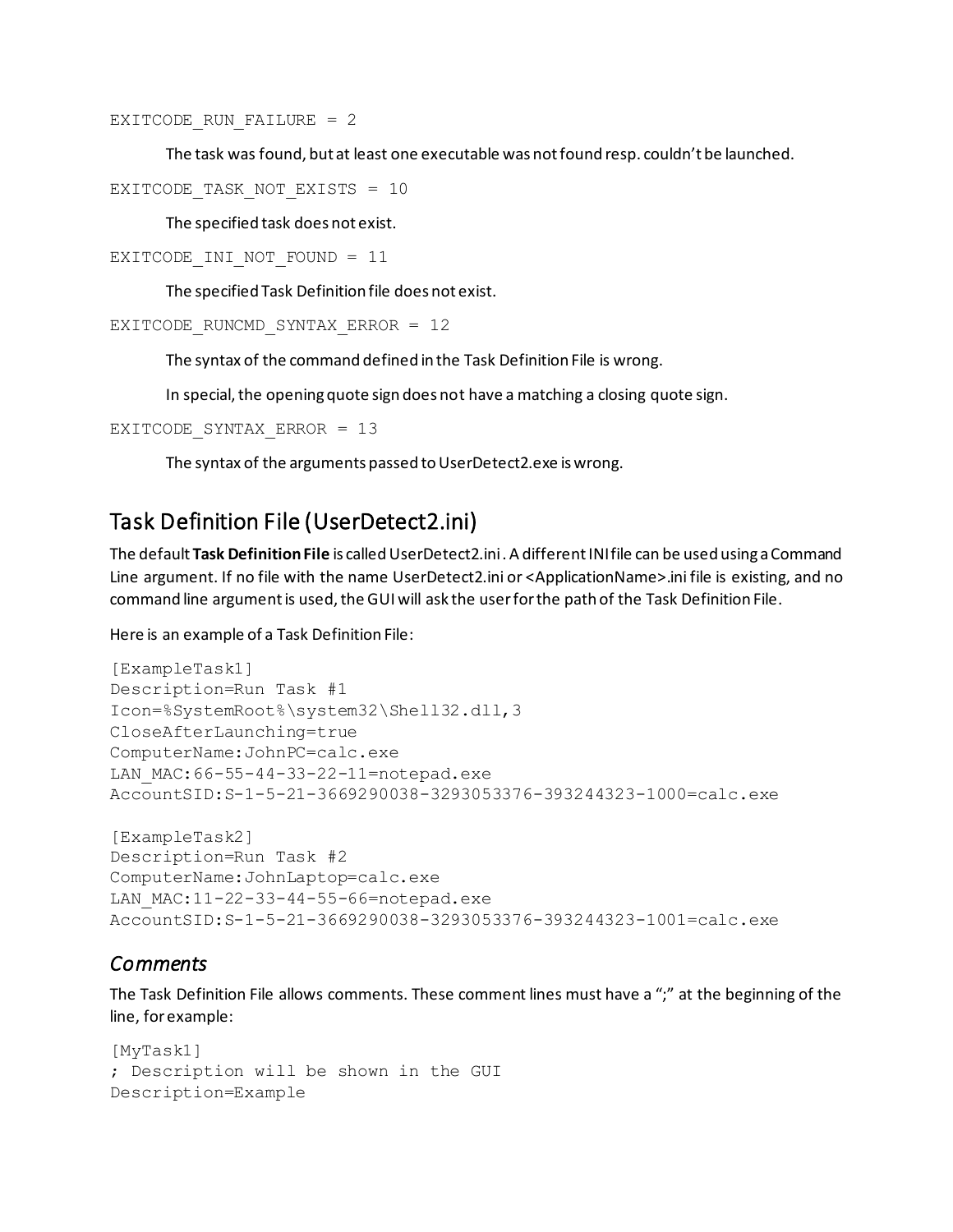### <span id="page-4-0"></span>*Section fields*

Each section starts with a name in square brackets, e.g. [ExampleTask1] . There can be multiple sections. Each section defines a task.

### Field Description

The description is an optional field, but is highly recommended. In the GUI, it will be shown as name for the task.

### Field Icon

This is an optional field, to replace the icon of the task with a different icon. The syntax is:

```
Icon: <IconDLL>,<IconIndex>
```
For example, Icon=%SystemRoot%\system32\Shell32.dll,3

Will use Icon #3 of the file Shell32.dll (environment variables like %SystemRoot%are resolved).

#### Field CloseAfterLaunching

This is an optional field. If the value is  $true$  (or  $yes$ , or  $1$ ), then the GUI will close once the task is started. Otherwise, you can write  $false$  (or no, or 0), or remove the field. The default value is  $false$ .

#### Field WarnIfNothingMatches.GUI

This is an optional field. If the value is  $true$  (or  $yes$ , or 1), then a warning dialog will be shown if a task is called from the GUI, but no application could be started, because no identification matches the current environment, or if no identification fields are added in the current task. Otherwise, you can write false (or  $no$ , or  $0$ ), or remove the field. The default value is  $true$ .

#### Field WarnIfNothingMatches.CLI

Same as WarnIfNothingMatches. GUI, but this field applies to the command line invocation (parameter  $/T$ ). The default value is  $false$ .

### <span id="page-4-1"></span>*Identification fields*

Identification fields are located in the Task section, too. Each identification field has following syntax:

```
<IdentificationMethodName>:<IdentificationString>=<Command> <Optional 
Parameters>
```
#### *Example:*

ComputerName:John=calc.exe

If the plugin with the identification method name "ComputerName" will returnsthe identification "John", then the program "calc.exe" will be started.

The short name of the plugins, as well as the identification strings can be seen in the GUI in the "Identifications" tab. The GUI can also create a Task Definition File (INI file) template for you.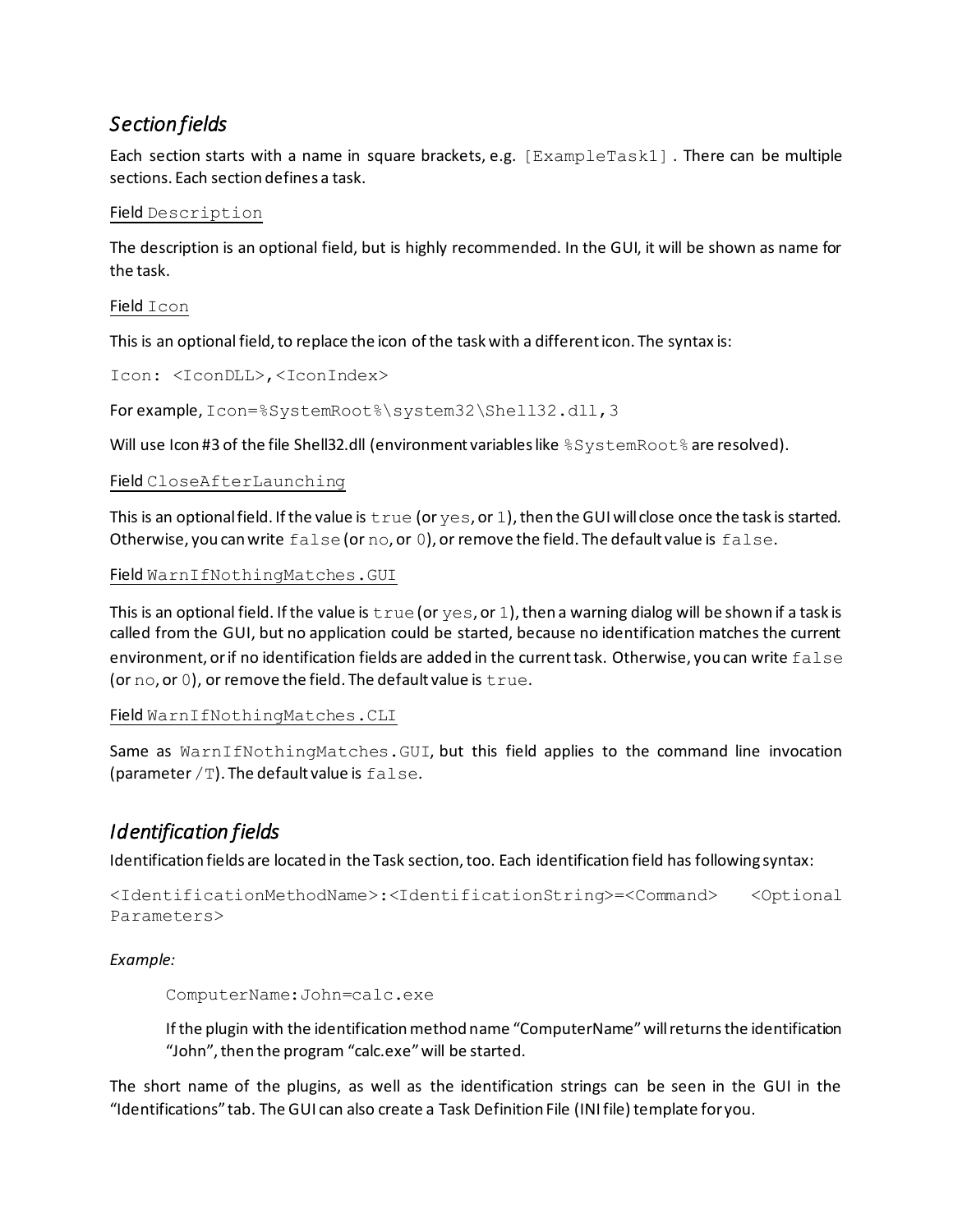Alternatively to the MethodName, you can use the GUID of the plugin. The syntax is  $\{xxxxxx-xxxxx-z\}$ xxxx-xxxx-xxxxxxxxxxxx}.

### **Attention:**

- **1. IdentificationMethodName and IdentificationString are case insensitive! To avoid this, you can include the modifier \$CASESENSITIVE\$ somewhere inside the identification string. Please note that if you have concatenated multiple identification strings (via &&), \$CASESENSITIVE\$ must be added to every sub-term.**
- **2. Although it is recommended to name the DLL file equally to the identification method name, there is no guarantee that they match. Only the identification method name will be used, not the name of the DLL file!**

#### *Notes about the command launching:*

- If multiple identifications are matching (even if the program is the same), the programs will be called anyway.
- **•** Environment variables like %SystemRoot% are resolved.
- Relative paths are allowed.
- A path with white spaces (e.g. "C:\Program Files\xyz.exe") must be enclosed in quotes.
- Also non-executable files, like Word-Documents, can be executed.

## <span id="page-5-0"></span>*"Run as Administrator" flag*

In case you want to run an application as administrator, you can use following syntax.

LAN\_MAC:11-22-33-44-55-66=**\$ADMIN\$**test\example.bat

If your application does not run with administrator privileges, then you will be asked using the UAC dialog of Windows.

You can combine \$ADMIN\$ and \$RIOD\$.

### <span id="page-5-1"></span>*"Run in own directory" compatibility prefix*

Some applications or batch files require that they are called in their own directory (this is technically a bug), and will fail if the working directory is different. In this case, you can use following special syntax:

LAN\_MAC:11-22-33-44-55-66=**\$RIOD\$**test\example.bat

The prefix \$RIOD\$ stands for "Run-in-own-directory". In this case, the working directory of example.bat will be test\, instead of the directory where UserDetect2.exe was started from.

*Note:*

If your application or batch file is intolerant to different working directories, please consider following to solve this bug – it would be in your interest: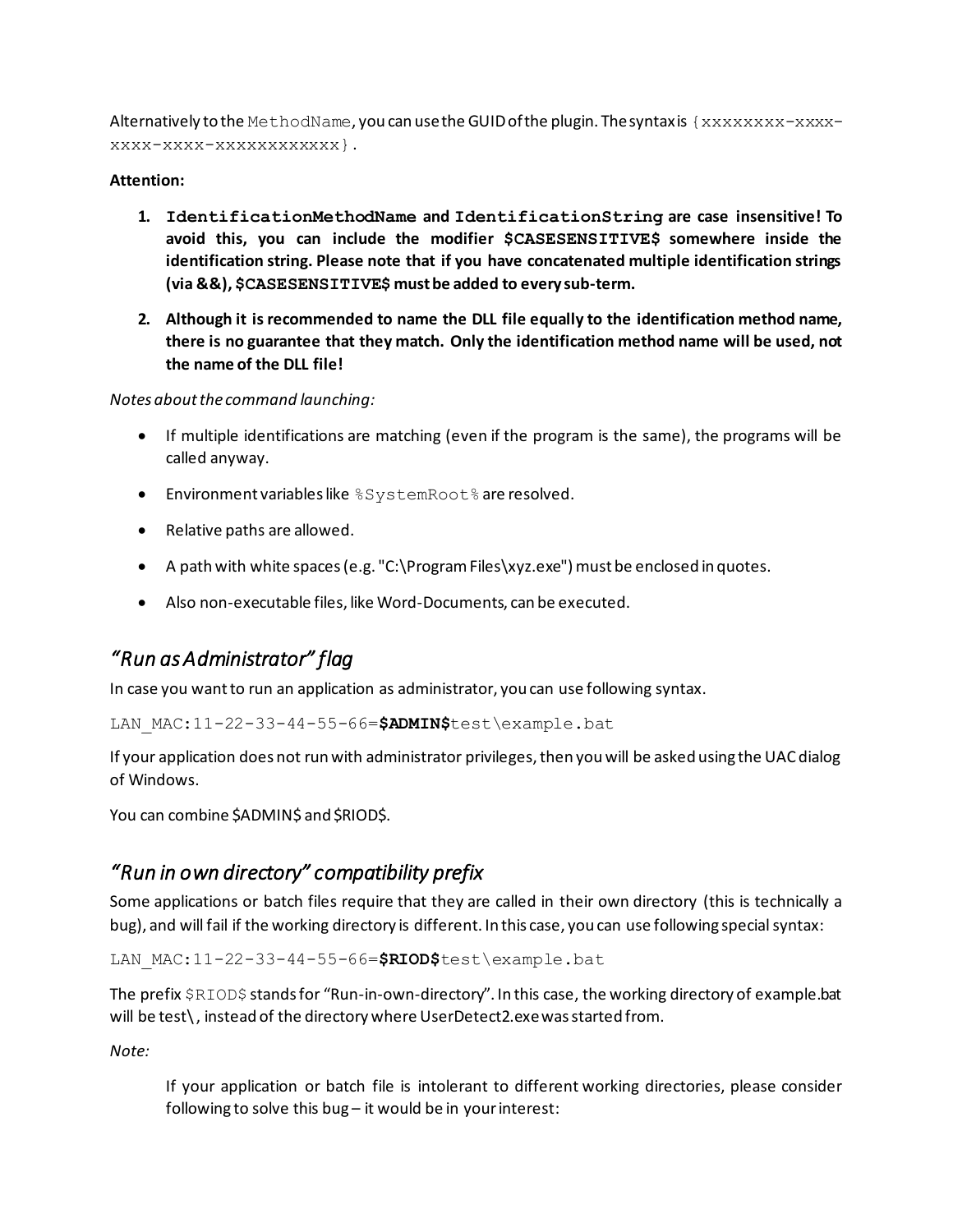In Batch files (\*.bat), use  $\sim$  dp0 to receive the directory name where the script is located in (including trailing path delimiter).

In Delphi projects, use IncludeTrailingPathDelimiter(ExtractFilePath(ParamStr(0))) to receive this path. You may want to pass this path into SetCurrentDir().

You can combine \$ADMIN\$ and \$RIOD\$

### <span id="page-6-0"></span>*Concatenations*

Multiple identification criteria can be merged with an "AND" condition. This is done with the expression "&&".

*Example:*

ComputerName:ComputerB&&UserName:John=calc.exe

Calc.exe will be called at ComputerB, but only when User John is logged in.

## <span id="page-6-1"></span>Troubleshooting

## <span id="page-6-2"></span>*Error message "The plugin "Plugins\<Plugin1>.dll" and the plugin "Plugins\<Plugin2>.dll" have the same identification GUID. The latter will not be loaded.*

This error message can have 2 reasons:

#### Reason 1

You have the same plugin twice, with different file names. In this case, you should delete on of these files.

*Solution*: You might want to keep the file with the highest version number and/or modification date.

### Reason 2

The plugin developer accidently used a GUID twice, or didn't change the GUID while using a code template. In this case you have to create a workaround.

*Solution*: Create a new INI file with the name Plugins\<Name>.ini where <Name> is the filename of one of the conflicting plugins. For example, if the DLL file is named Plugins\Example.dll , the INI file would be named Plugins\Example.ini . This INI file should have following contents:

[Compatibility] OverrideGUID={936DA01F-9ABD-4D9D-80C7-02AF85C822A8}

Where <GUID> is a GUID in the format {xxxxxxxxxx-xxxx-xxxx-xxxx-xxxxxxxxxx}.

You can generate a new GUID at this website: [https://misc.daniel-marschall.de/tools/uuid\\_mac\\_decoder/](https://misc.daniel-marschall.de/tools/uuid_mac_decoder/)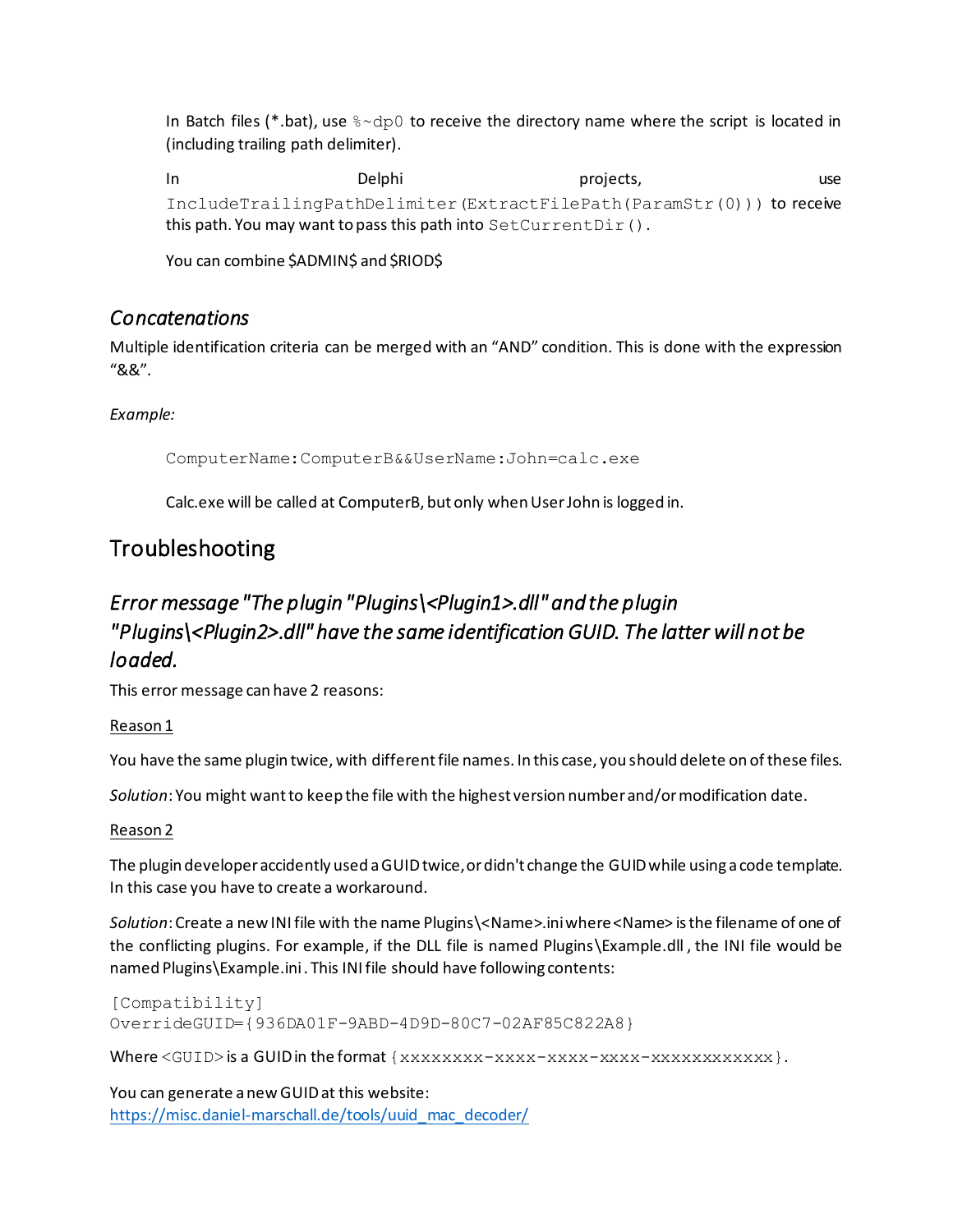You have to copy the field "Your UUID" and add curly braces around it.

Note: AutoOSNotSupported and OverrideGUID can be combined.

Please also contact the plugin authors and inform him about the issue.

## <span id="page-7-0"></span>*Error message "Entry could not be located" or "One of the library files needed to run this application cannot be found."*

If a plugin fails loading with these error messages, it is most likely that your Operation System does not provide a DLL or its functions which is required for the plugin. Usually, the developers of the plugin should detect such incompatibilities and return appropriate status codes. However, very old Windows versions are likely to be not checked by plugin authors.

To disable this error message, you have 2 options:

- 1. Delete the plugin file. This might be a problem if you want to use the plugin at different computers which have the missing DLL installed.
- 2. Add a manifest file to manually disable the error message. The status "OS not supported" will be set, if one of these two errors appear.

Create a new INI file with the name Plugins\<Name>.iniwhere <Name> is the filename of one of the conflicting plugins. For example, if the DLL file is named Plugins\Example.dll , the INI file would be named Plugins\Example.ini . This INI file should have following contents:

```
[Compatibility]
AutoOSNotSupported=1
```
Note: AutoOSNotSupported and OverrideGUID can be combined.

Note: The value AutoOSNotSupported=2will extend the overriding of the status for all errors of loading a plugin DLL. The value AutoOSNotSupported=3 will additionally convert all Failure status codes into the NotAvailable "OS not supported" status.

Please also contact the plugin authors and inform him about the issue.

## <span id="page-7-1"></span>Plugin-Development

Plugins are automatically loaded. Please name your DLL file identically to the identification method name you will use (see IdentificationMethodNameW).

## <span id="page-7-2"></span>*Location of plugin files*

UserDetect2 will detect following files as plugins:

- \*.udp
- Plugins\\*.udp
- Plugins\\*.dll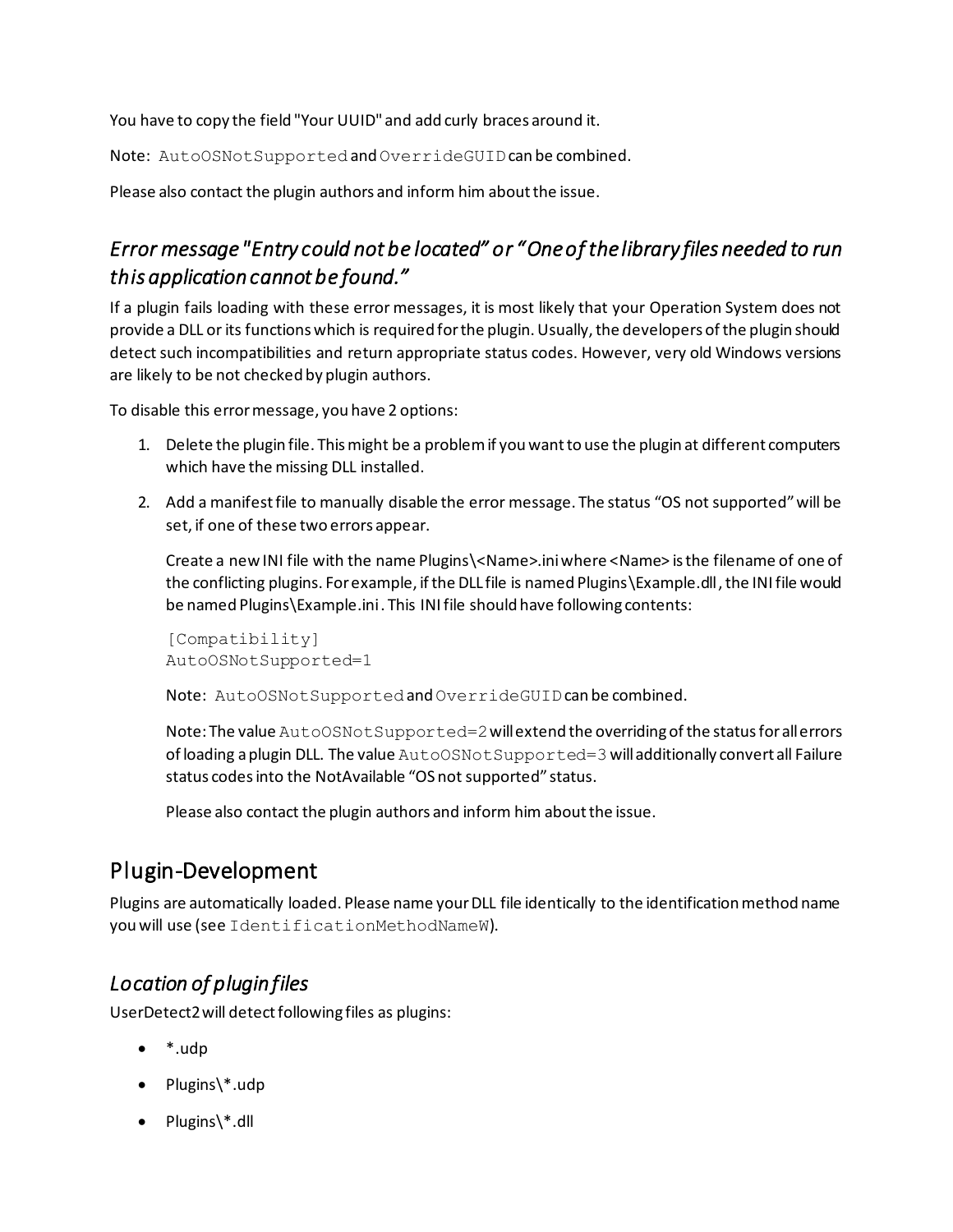### <span id="page-8-0"></span>*SDK Contents*

UserDetect2 as well as the default plugins are developed in Delphi. However, plugins can be written in any programming language like C++. The SDK provides header files for Delphi and C.

#### Delphi units:

- UD2\_PluginUtils.pas
- UD2\_PluginIntf.pas
- UD2\_PluginStatus.pas

#### C header files:

- ud2\_api.h
- ud2 utils.h (included via ud2 api.h)
- ud2 guid.h (included via ud2 api.h)
- ud2 status.h (included via ud2 api.h)

### <span id="page-8-1"></span>*Exported functions*

A plugin has to export following methods, whose names are NOT decorated.

#### In Delphi notation:

**function** PluginInterfaceID(): TGUID; **cdecl**;

**function** PluginIdentifier(): TGUID; **cdecl**;

**function** PluginNameW(lpPluginName: LPWSTR; cchSize: DWORD; wLangID: LANGID): UD2\_STATUS; **cdecl**;

**function** PluginVersionW(lpPluginVersion: LPWSTR; cchSize: DWORD; wLangID: LANGID): UD2\_STATUS; **cdecl**;

**function** PluginVendorW(lpPluginVendor: LPWSTR; cchSize: DWORD; wLangID: LANGID): UD2\_STATUS; **cdecl**;

**function** CheckLicense(lpReserved: LPVOID): UD2\_STATUS; **cdecl**;

**function** IdentificationMethodNameW(lpIdentificationMethodName: LPWSTR; cchSize: DWORD): UD2\_STATUS; **cdecl**;

**function** IdentificationStringW(lpIdentifier: LPWSTR; cchSize: DWORD): UD2\_STATUS; **cdecl**;

**function** DescribeOwnStatusCodeW(lpErrorDescription: LPWSTR; cchSize: DWORD; statusCode: UD2\_STATUS; wLangID: LANGID): BOOL; **cdecl**;

#### In C notation:

**\_\_cdecl** GUID PluginInterfaceID();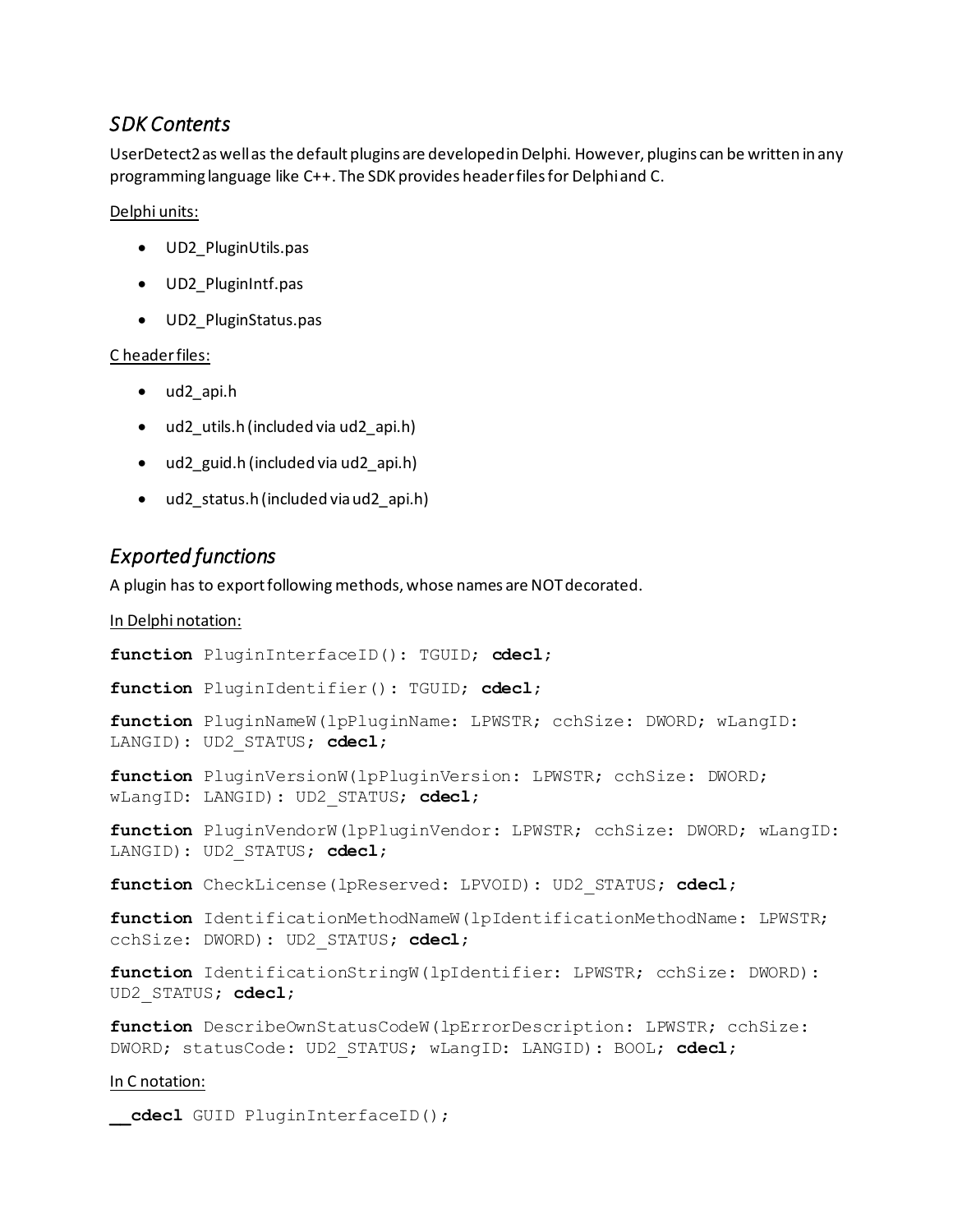```
__cdecl GUID PluginIdentifier();
```
**\_\_cdecl** UD2\_STATUS PluginNameW(LPWSTR lpPluginName, DWORD cchSize, LANGID wLangID);

**\_\_cdecl** UD2\_STATUS PluginVersionW(LPWSTR lpPluginVersion, DWORD cchSize, LANGID wLangID);

**\_\_cdecl** UD2\_STATUS PluginVendorW(LPWSTR lpPluginVendor, DWORD cchSize, LANGID wLangID);

**cdecl** UD2 STATUS CheckLicense(LPVOID lpReserved);

**\_\_cdecl** UD2\_STATUS IdentificationMethodNameW(LPWSTR lpIdentificationMethodName, DWORD cchSize);

**\_\_cdecl** UD2\_STATUS IdentificationStringW(LPWSTR lpIdentifier, DWORD cchSize);

**\_\_cdecl** BOOL DescribeOwnStatusCodeW(LPWSTR lpErrorDescription, DWORD cchSize, UD2 STATUS statusCode, LANGID wLangID);

#### Method PluginInterfaceID

This method has to return the GUID {6C26245E-F79A-416C-8C73-BEA3EC18BB6E} which is stored in the constant USERDETECT2\_IDPLUGIN\_V1.

Method PluginIdentifier

This method has to return a GUID which is unique for this plugin.

#### Method IdentificationStringW

The function returns the identification string, which is a null-terminated C-string which contains the value of the identification performed. For example, the UserName-Plugin would output "John<NUL>". With this output, the task "UserName: John=calc.exe" would be performed (calc.exe will be called).

#### *Annotations:*

- 1. Empty string = no identification could be performed, e.g. the MAC-Plugin cannot work on a computer without network interfaces. In this case, the output of the plugin will be IGNORED. For example, for the MAC-plugin, the task "LAN  $MAC:=calc$ .  $exe$ " will NOT be executed, because the identification string (after the colon) cannot be empty.
- 2. Multiple outputs: Multiple identifications, e.g. multiple MAC addresses are separated with a linefeed (0x10). Each identification will be traded separately. For example, if the MAC-Plugin returns "11-22-33-44-55-66<LF>66-55-44-33-22-11<NUL>", the following tasks will be executed:

```
LAN MAC: 11-22-33-44-55-66=calc.exe
```
LAN MAC:66-55-44-33-22-11=notepad.exe

The identification string must be a wide string (16 bit).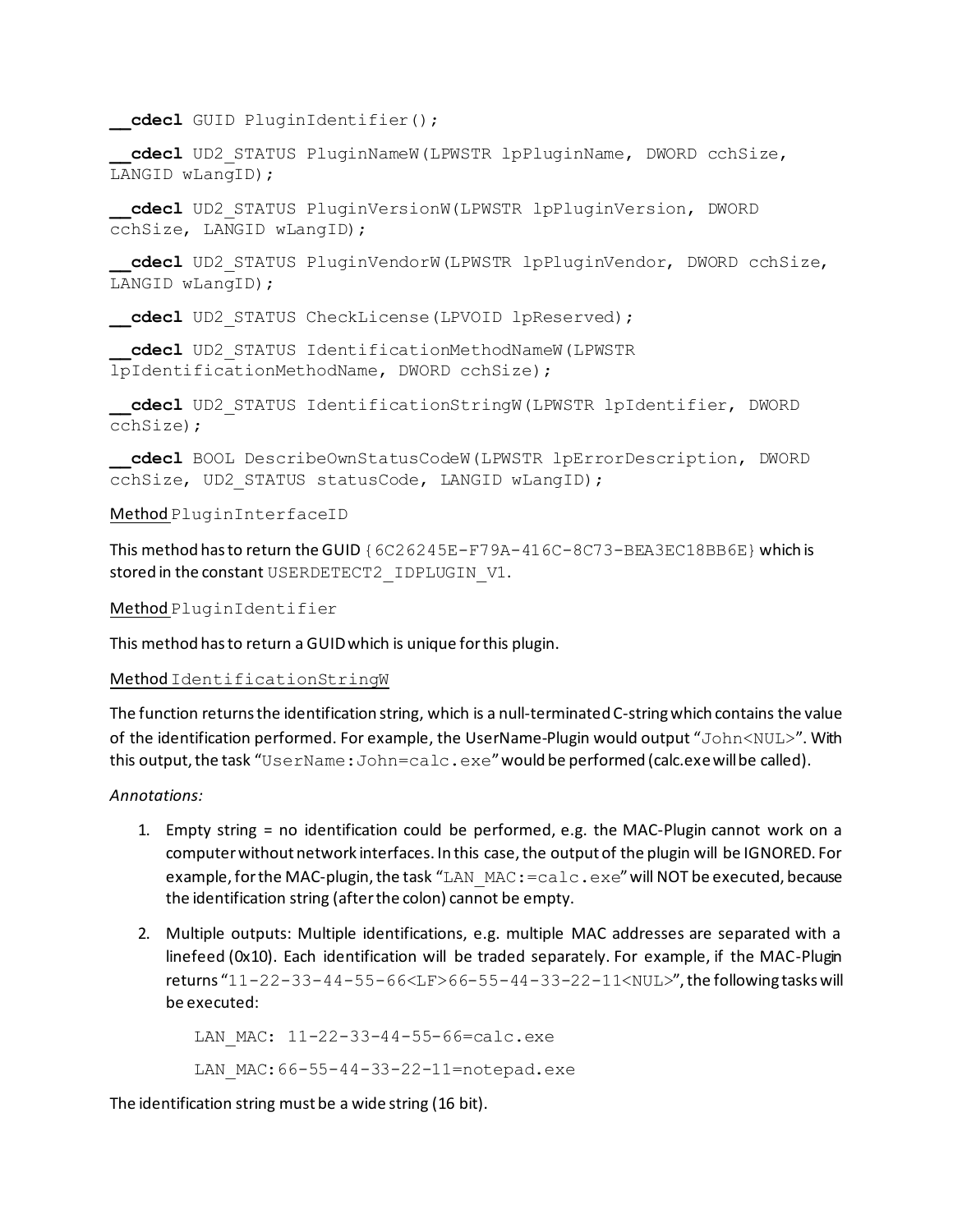The string must not contain an equal-sign (=) or "&&".

The output will be treated case sensitive.

MethodsPluginNameW, PluginVersionW, PluginVendorW

These methods return a human readable name, vendor or version of the plugin. These strings will be shown in the GUI.

wLangIDis the 16-bit language ID according to the WinAPI:

Lower 8 bit = Primary Language ID (e.g.  $LANG$  ENGLISH)

Upper 8 bit = Sublanguage ID (e.g. SUBLANG\_ENGLISH\_US)

The plugin name must be a wide string (16 bit).

#### Method CheckLicense

This method will be called before the plugin is loaded. The plugin has the ability to check if it may be used or not. For example, a plugin with a time-limited license can check the computer clock, or a plugin for Beta-Testers can check if it is running on the intended computer only.

The return value should be either UD2\_STATUS\_OK\_LICENSED or UD2 STATUS FAILURE PLUGIN NOT LICENSED, but other error codes can be returned, too.

#### Method IdentificationMethodNameW

This method returns a short string of the identification method. This name will be used in the identifications lines in the Task Definition File. For example, the MAC-Addresses plugin will have the method name "LAN\_MAC", so that a task "LAN\_MAC: $11-22-33-44-55-66=calc.exe$ " can be defined in the Task Definition File.

The identification method name must be a wide string (16 bit).

The string must not contain an equal-sign (=) or "&&".

The output will be treated case sensitive.

#### Method DescribeOwnStatusCodeW

This function should return human readable descriptions of the non-generic status codes which THIS plugin is returning. You do not need to describe generic status codes (because they are already described of the UserDetect2 API). This function will only be invoked, once a status code could not be resolved. Return TRUE, if you could describe the code, FALSE otherwise, e.g. if the status code is unknown or if the buffer is too small.

**Attention: If the requested language is not available, please return TRUE, and return the description in English.**

### <span id="page-10-0"></span>*Status codes*

**Structure of status codes (UD2\_STATUS)**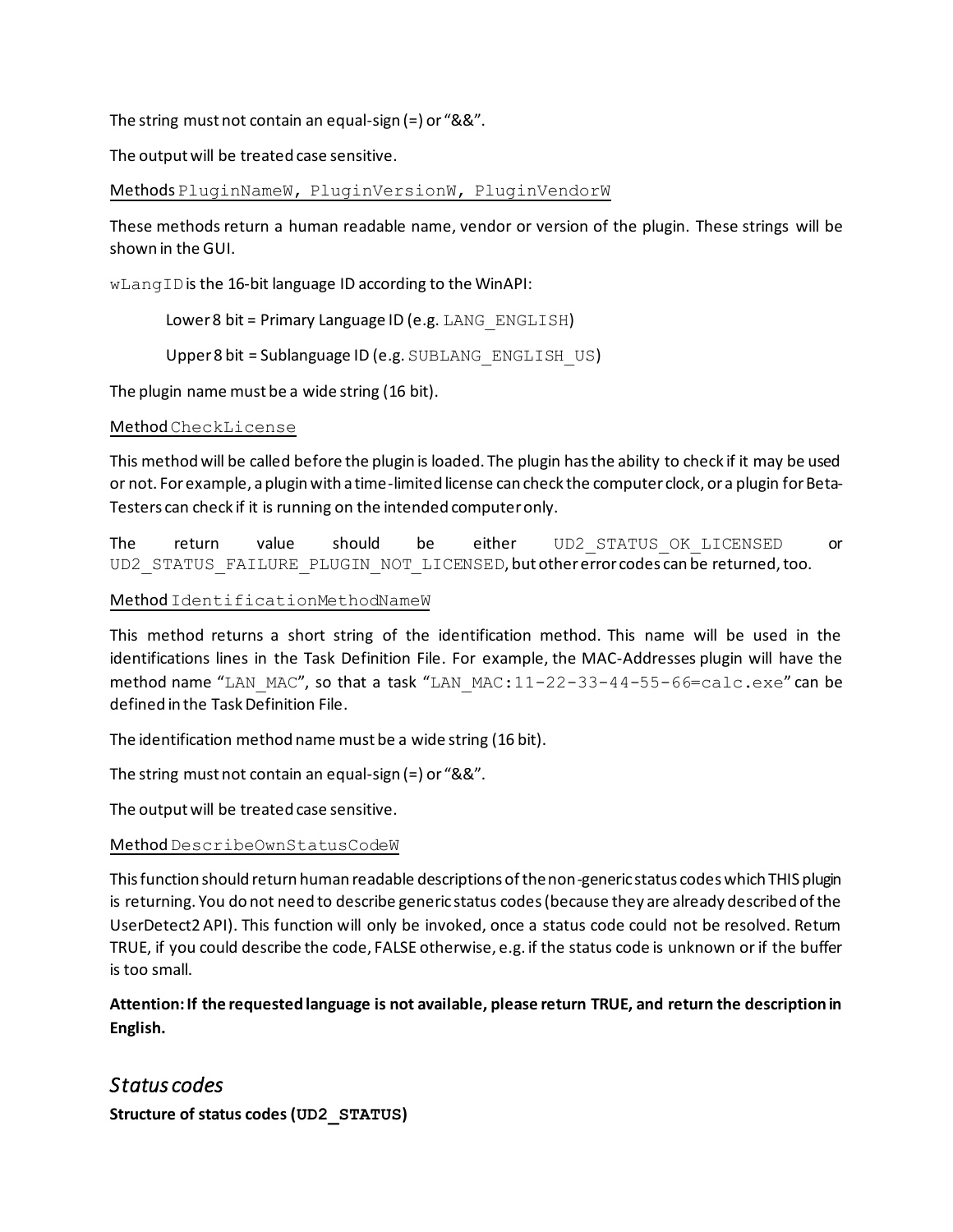Delphi (UD2\_PluginStatus.pas)

```
type
 UD2 STATUSCAT = WORD;
UD2 STATUSAUTH = TGUID;
UD2 STATUSMSG = DWORD;
  UD2_STATUSEXTRAINFO = DWORD;
  UD2_STATUS = packed record
    cbSize: BYTE;
    bReserved: BYTE;
    wCategory: UD2_STATUSCAT;
    grAuthority: UD2_STATUSAUTH;
    dwMessage: UD2_STATUSMSG;
    dwExtraInfo: UD2_STATUSEXTRAINFO;
  end;
C++ (ud2_status.h)
typedef WORD UD2_STATUSCAT;
typedef GUID UD2_STATUSAUTH;
typedef DWORD UD2_STATUSMSG;
typedef DWORD UD2_STATUSEXTRAINFO;
#pragma pack(push, 1) // no alignment
typedef struct _UD2_STATUS {
   BYTE cbSize;
   BYTE bReserved;
   UD2 STATUSCAT wCategory;
UD2 STATUSAUTH grAuthority;
UD2 STATUSMSG dwMessage;
    UD2_STATUSEXTRAINFO dwExtraInfo;
} UD2_STATUS;
#pragma pack(pop) // restore previous pack value
```

```
cbSize Size of struct
```
The size of the struct, which is currently 16, but you should use sizeof (UD2 STATUS).

bReserved Reserved byte

Should be always zero.

#### wCategoryCategory

 $0 \times 0000 =$  Success  $0 \times 0001$  = Not available  $0 \times 0002$  = Error 0x0003..0xFFFF are reserved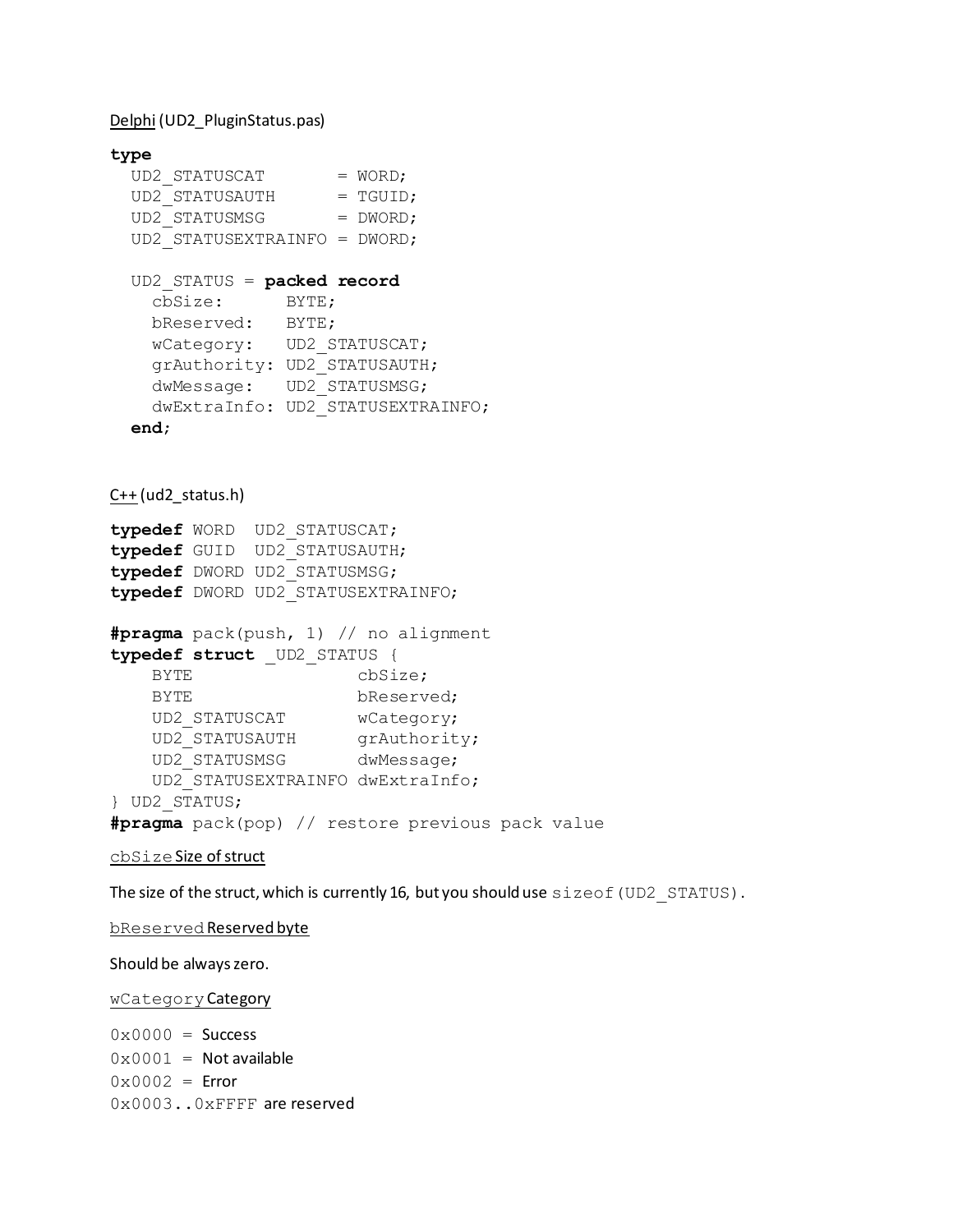#### grAuthorityAuthority

{90F53368-1EFB-4350-A6BC-725C69938B9C} is the GUID for generic status codes. You should use them, if applicable. If you want to return individual status codes, please generate a new GUID.

#### dwMessage Message

0x00000000 = an unspecified status in category "C", issued by authority "A"  $0 \times 00000001$ ..  $0 \times$ FFFFFFFFF = the status in category "C", issued by authority "A".

#### dwExtraInfoExtra Information

This field can be used to pass additional information, for example, a pointer to shared memory, or passing an error code of a failed external API (e.g. WinAPI).

#### **Currently assigned generic status codes**

#### Category "Successful"

UD2 STATUS OK UNSPECIFIED = Unspecified success code. UD2 STATUS OK SINGLELINE = Success, one identifier returned. UD2 STATUS OK MULTILINE = Success, multiple identifiers returned. UD2 STATUS OK LICENSED = The plugin is licensed.

#### Category "Not available"

UD2\_STATUS\_NOTAVAIL\_UNSPECIFIED = Not available, Unspecified.

UD2 STATUS NOTAVAIL OS NOT SUPPORTED = Operating system not supported.

UD2 STATUS NOTAVAIL HW NOT SUPPORTED = Hardware not supported.

UD2 STATUS NOTAVAIL NO ENTITIES = No entities available, e.g. no network interfaces for identifying MAC addresses.

UD2 STATUS NOTAVAIL WINAPI CALL FAILURE = An API call has failed, possibly operating system not supported. dwExtraInfo contains the Windows Status Code (e.g. from GetLastError). STATUS NOTAVAIL ONLY ACCEPT DYNAMIC = The plugin does only accept dynamic requests. STATUS NOTAVAIL INVALID INPUT = The plugin received an invalid input (i.e. dynamic data). UD2\_STATUS\_NOTAVAIL\_DOES\_NOT\_ACCEPT\_DYNAMIC\_REQUESTS = The plugin does not allow dynamic requests

#### Category "Failure"

UD2\_STATUS\_FAILURE\_UNSPECIFIED= Unspecified error. UD2\_STATUS\_FAILURE\_BUFFER\_TOO\_SMALL= Buffer too small. UD2\_STATUS\_FAILURE\_INVALID\_ARGS = Invalid arguments passed to an internal function. UD2 STATUS FAILURE PLUGIN NOT LICENSED = The plugin is not licensed. UD2\_STATUS\_FAILURE\_NO\_RETURNED\_VALUE = Plugin did not return a status UD2\_STATUS\_FAILURE\_CATCHED\_EXCEPTION = Catched unexpected Exception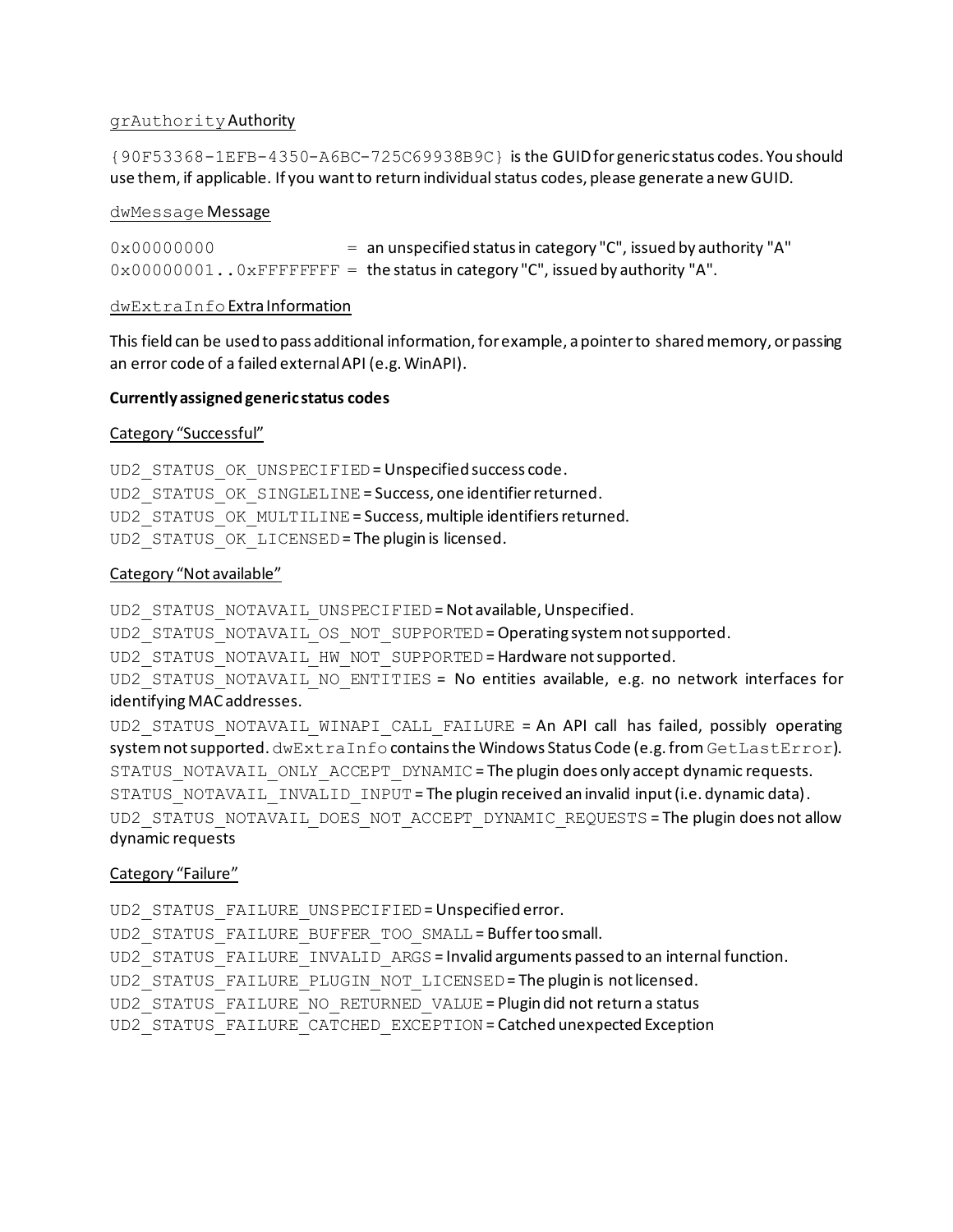#### **Additional functions in Delphi (PluginStatus.pas)**

**function** UD2\_STATUS\_FormatStatusCode(grStatus: UD2\_STATUS): **string**;

function UD2 STATUS Equal(grStatus1, grStatus2: UD2 STATUS; compareExtraInfo: boolean): **boolean**;

function UD2 STATUS OSError(OSError: DWORD): UD2 STATUS;

#### **Relevant code part in C notation (ud2\_status.h, included via ud2\_api.h)**

```
int UD2_STATUS_FormatStatusCode(char* szStr, size_t cchLen, UD2_STATUS 
grStatus);
```
**bool** UD2\_STATUS\_Equal(UD2\_STATUS grStatus1, UD2\_STATUS grStatus2, bool compareExtraInfo);

**bool** operator==(**const** UD2\_STATUS& lhs, **const** UD2\_STATUS& rhs);

<span id="page-13-0"></span>UD2 STATUS UD2 STATUS OSError(DWORD dwOSError);

### *Helper methods*

The plugin SDK contains methods which help you writing the strings in the buffer, as well as checking for the buffer length. These functions also return the correct status codes.

#### **In C (ud2\_utils.h, included via ud2\_api.h):**

```
UD2 STATUS UD2 WriteStrW(LPWSTR lpDest, DWORD cchDestSize, LPCWSTR
lpSrc);
```
**#define** \_\_GUID(x) GUIDFromLPCWSTR(L ## x) GUID GUIDFromLPCWSTR (LPCWSTR lpcstrGUID) ;

#### **In Delphi (UD2\_PluginUtils.pas):**

**function** UD2\_WritePascalStringToPointerW(lpDestination: LPWSTR; cchSize: DWORD; stSource: WideString): UD2\_STATUS;

**function** UD2\_WriteStringListToPointerW(lpDestination: LPWSTR; cchSize: DWORD; slSource: TStrings): UD2\_STATUS;

#### **Explanation:**

- The return value of these functions is an UD2 STATUS which is either
	- o UD2\_STATUS\_FAILURE\_BUFFER\_TOO\_SMALL
	- o UD2\_STATUS\_NOTAVAIL\_UNSPECIFIED (when no identifier is provided)
	- o UD2\_STATUS\_OK\_MULTILINE
	- o UD2\_STATUS\_OK\_SINGLELINE
- UD2\_WriteStrW() and UD2\_WritePascalStringToPointerW() provide the same functionality.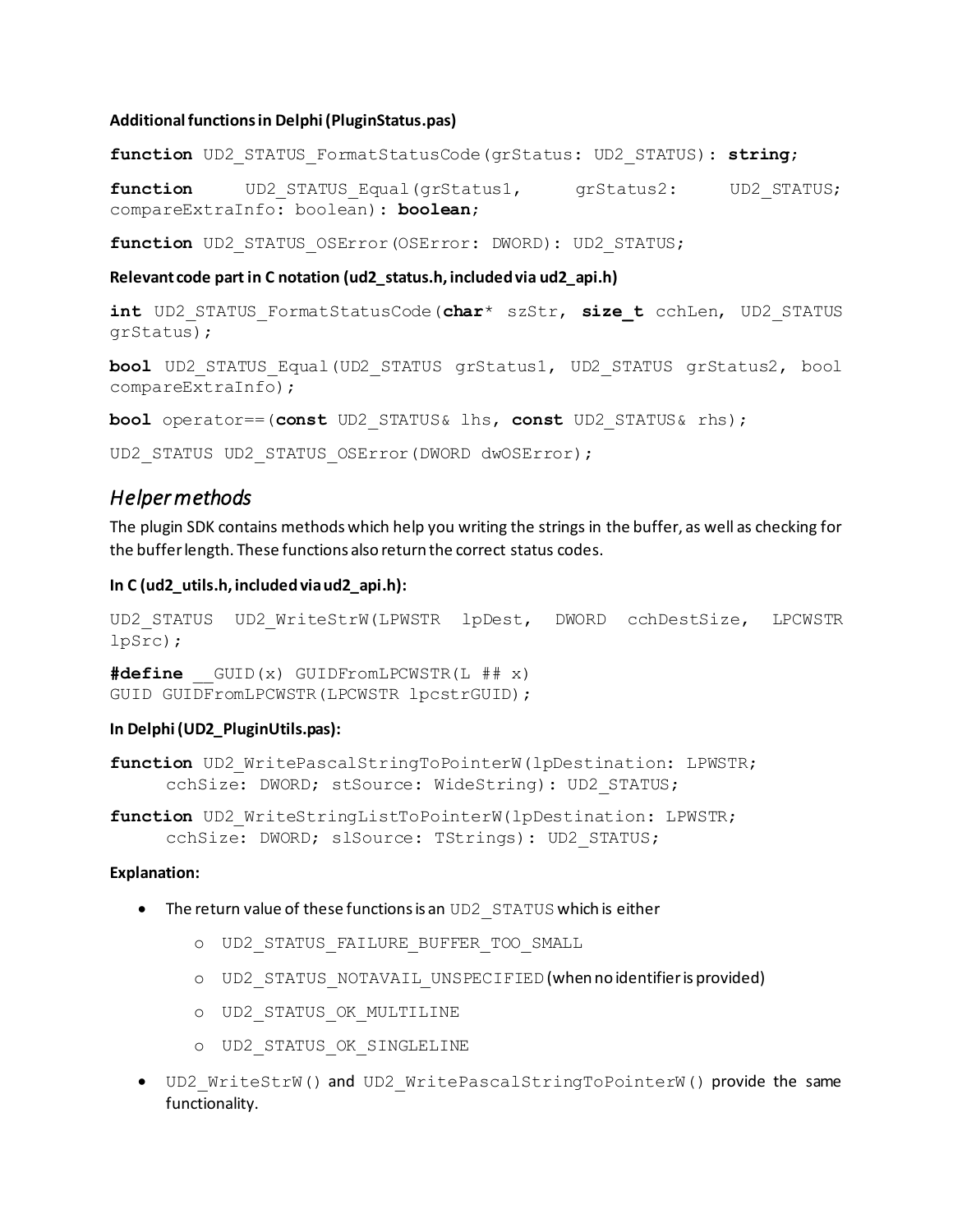- UD2\_WriteStringListToPointerW() is used for IdentificationStringW(), to return multiple identifications. The function will split each TStrings entry with UD2 MULTIPLE ITEMS DELIMITER (0x10). A pendant for C is currently not implemented.
- GUID() will convert a string literal to a GUID. This improves the readability of the source code, since the GUID does not have to be written in a const struct expression. In Delphi, this helper method is not necessary, since the compiler is able to convert a GUID-string to a GUID structure (record) at compile time.

## <span id="page-14-0"></span>Migration from testuser (predecessor)

UserDetect 2.1 has all identification methods that existed in **ViaThinkSoft testuser**.

| ViaThinkSoft testuser           | ViaThinkSoft UserDetect 2.1          |
|---------------------------------|--------------------------------------|
| Testuser.exe": USER:" "xxx"     | UserDetect2.exe / CUserName:xxx      |
| Testuser.exe ":COMP:" "xxx"     | UserDetect2.exe/CComputerName:xxx    |
| Testuser.exe ":SID:" "xxx"      | UserDetect2.exe/CAccountSID:xxx      |
| Testuser.exe ":HOME:" "xxx"     | UserDetect2.exe/CHomeDir:xxx         |
| Testuser.exe":HOMESHARE:""xxx"  | UserDetect2.exe / C HomeShare: xxx   |
| Testuser.exe ":HOMECOMP:" "xxx" | UserDetect2.exe / C Home DirUNC: xxx |

## <span id="page-14-1"></span>Known Issues

### **Parsing problems**

• Due to a problem with Delphi's "ReadSectionValues", the comparison of identification strings will not address/compare whitespaces at the beginning or end. So, for example, following INI entries have the same effect:

DriveSerial(c:):2SHSWNHA010807 X =calc.exe DriveSerial(c:):2SHSWNHA010807 X=calc.exe

### **Compatibility issues with older Windows versions**

Currently, the EXE and all plugin DLLs are compiled with Delphi 10.1 Berlin, and are therefore Unicode compatible. Alas, they are not compatible with older Windows versions anymore.

In future, a Non-Unicode EXE file should be published beside the Unicode release. This Non-Unicode release would be compiled with an old Delphi version (e.g. Turbo Delphi 2006), so that the compatibility for older Windows versions (back to Windows 95) can be achieved again.

### **Compatibility issues with Windows 95**

- Icons of the jobs are not shown.
- Error message "One of the library files needed to run this application cannot be found" for the following plugins (IpHlpApi.dll : GetAdaptersInfo is not available)
	- o DHCP\_IP.dll
	- o DHCP\_MAC.dll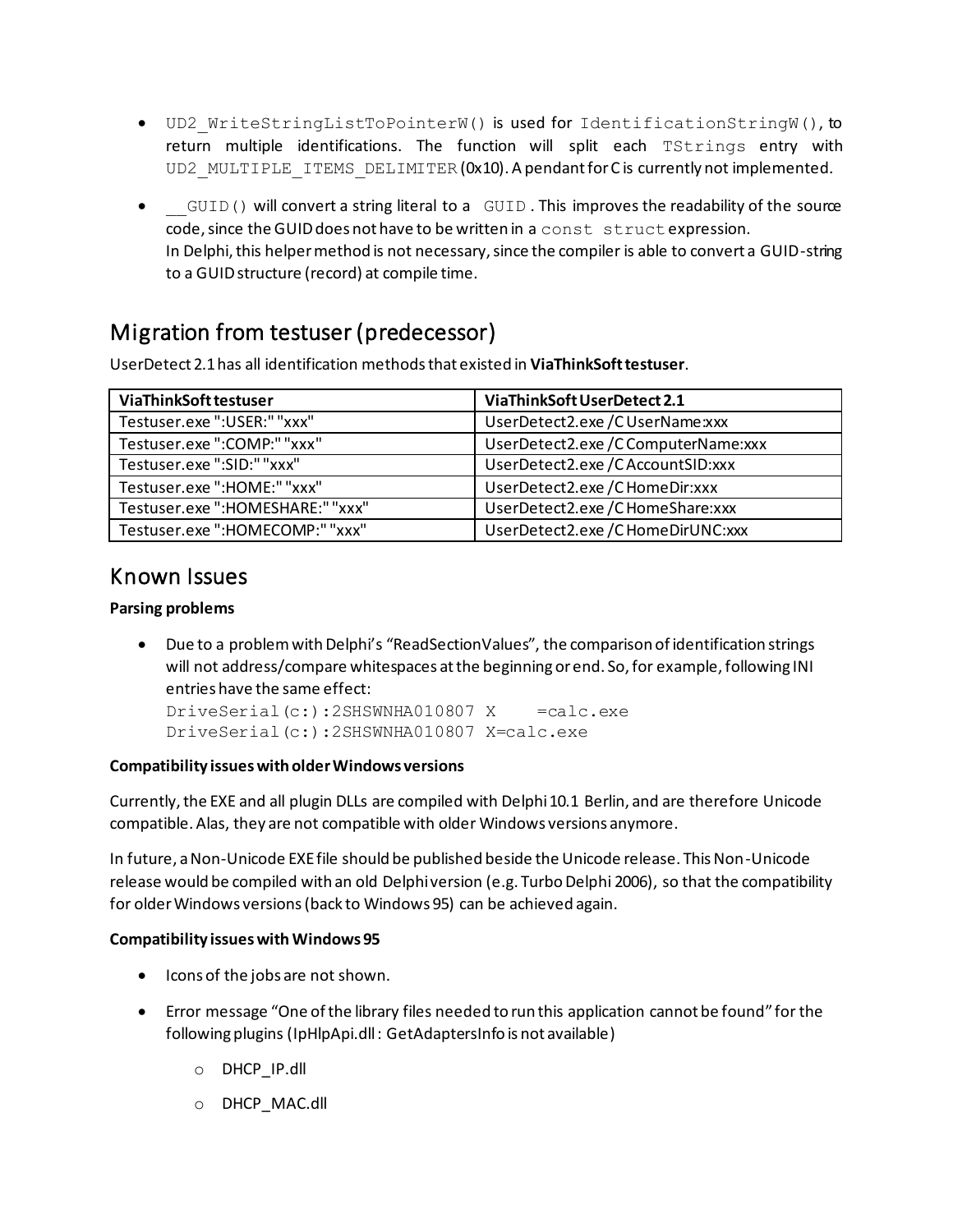- o LAN\_IP.dll
- o LAN\_MAC.dll
- o GatewayIP.dll
- o GatewayMAC.dll
- No compatibility with Windows 95 if compiled with Delphi 7. (Problem with image list binary format)

### **Compatibility issues with Windows NT4 SP6**

• The plugins DHCP\_IP, DHCP\_MAC, GatewayIP, GatewayMAC, LAN\_IP are not working because the WinAPI function GetAdaptersInfo() is not supported (ERROR\_NOT\_SUPPORTED).

## <span id="page-15-0"></span>Changelog

| 2.3.2 | 3 Jan 2017  | Icons are now grayed out when the task is not runnable at the system.                    |
|-------|-------------|------------------------------------------------------------------------------------------|
| 2.3.1 | 16 Oct 2016 | Small bugfixes                                                                           |
| 2.3   | 13 Oct 2016 | Unicode ready                                                                            |
|       |             | (Temporarily) dropped support for old Delphi and Windows versions                        |
| 2.2   | 24 Jul 2016 | Introduced dynamic Plugins!                                                              |
|       |             | WarnIfNothingMatches is now split into:                                                  |
|       |             | WarnIfNothingMatches.GUI (default true) and<br>WarnIfNothingMatches.CLI (default false). |
|       |             | New plugins:                                                                             |
|       |             | TestDynamicEcho (pure dynamic)<br>DriveSerial (pure dynamic)                             |
| 2.1   | 18 Jun 2016 | Added \$ADMIN\$ prefix (at command).                                                     |
|       |             | Added \$CASESENSITIVE\$ prefix (for identification string).                              |
|       |             | Allow loading of *.udp files as alternative to *.dll files.                              |
|       |             | Extended command line usage (/T and /C modes)                                            |
|       |             | In command line mode, the main window doesn't flicker.                                   |
|       |             | New plugins:                                                                             |
|       |             | WinBuildNumber<br>WinMajorVersion<br>WinMinorVersion<br>WinVersion<br><b>UserName</b>    |